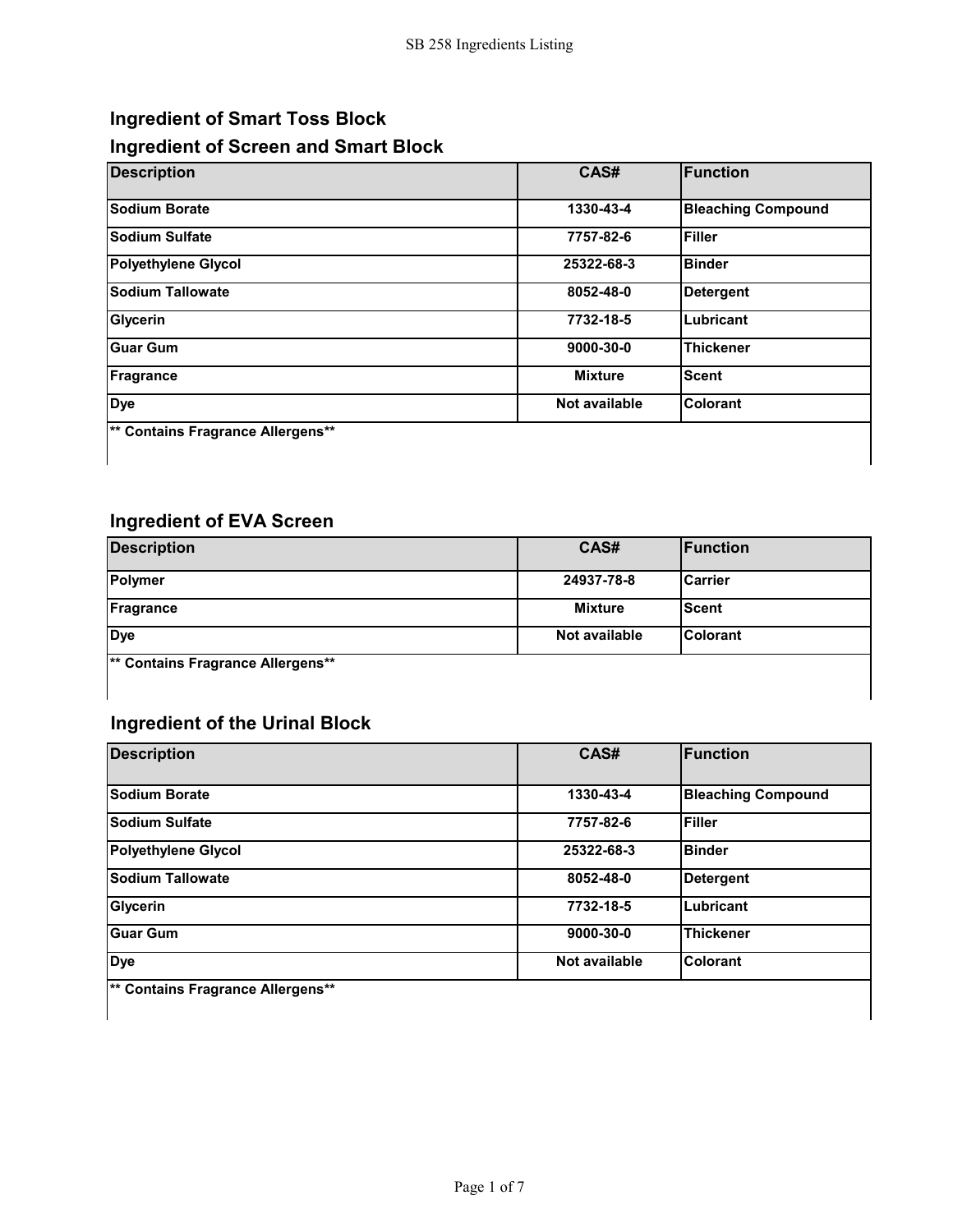## **Ingredient of EVA Screen and Urinal Block**

### **Ingredient of EVA Screen**

| <b>Description</b>                   | CAS#          | <b>Function</b> |
|--------------------------------------|---------------|-----------------|
| Polymer                              | 24937-78-8    | <b>Carrier</b>  |
| Fragrance                            | Mixture       | <b>Scent</b>    |
| <b>Dye</b>                           | Not available | <b>Colorant</b> |
|                                      |               |                 |
| <b>Example Experience Allorances</b> |               |                 |

**Contains Fragrance Allergens** 

#### **Ingredient of the Urinal Block**

### **Ingredient of EVA Screen, Disk, Bowl Clip and Hang Tag**

#### **Ingredient of EVA Screen**

| <b>Description</b>                | CAS#           | Function                  |
|-----------------------------------|----------------|---------------------------|
| <b>Sodium Borate</b>              | 1330-43-4      | <b>Bleaching Compound</b> |
| <b>Sodium Sulfate</b>             | 7757-82-6      | <b>Filler</b>             |
| <b>Polyethylene Glycol</b>        | 25322-68-3     | <b>Binder</b>             |
| <b>Sodium Tallowate</b>           | 8052-48-0      | <b>Detergent</b>          |
| <b>Glycerin</b>                   | 7732-18-5      | Lubricant                 |
| <b>Dye</b>                        | Not available  | <b>Colorant</b>           |
| <b>Description</b>                | CAS#           | Function                  |
| <b>Polymer</b>                    | 24937-78-8     | <b>Carrier</b>            |
| Fragrance                         | <b>Mixture</b> | <b>Scent</b>              |
| <b>Dye</b>                        | Not available  | <b>Colorant</b>           |
| ** Contains Fragrance Allergens** |                |                           |

### **List of Ingredients in Fragrances**

| <b>Description</b>                        | CAS#           |
|-------------------------------------------|----------------|
| Benzoic acid, phenylmethyl                | $120 - 51 - 4$ |
| Benzene carboxaldehyde                    | $100 - 52 - 7$ |
| Benzene, 1,1"-oxybis-                     | $101 - 84 - 8$ |
| Octanal, 2-(phenylmethylene)-             | $101 - 86 - 0$ |
| 2-Propenoic acid, 3-phenyl-, methyl ester | $103 - 26 - 4$ |
| 2-Propenal, 3-phenyl-                     | $104 - 55 - 2$ |
| Benzaldehyde, 4-methyl-                   | $104 - 87 - 0$ |
| Benzene, 1-methoxy-4-methyl-              | $104 - 93 - 8$ |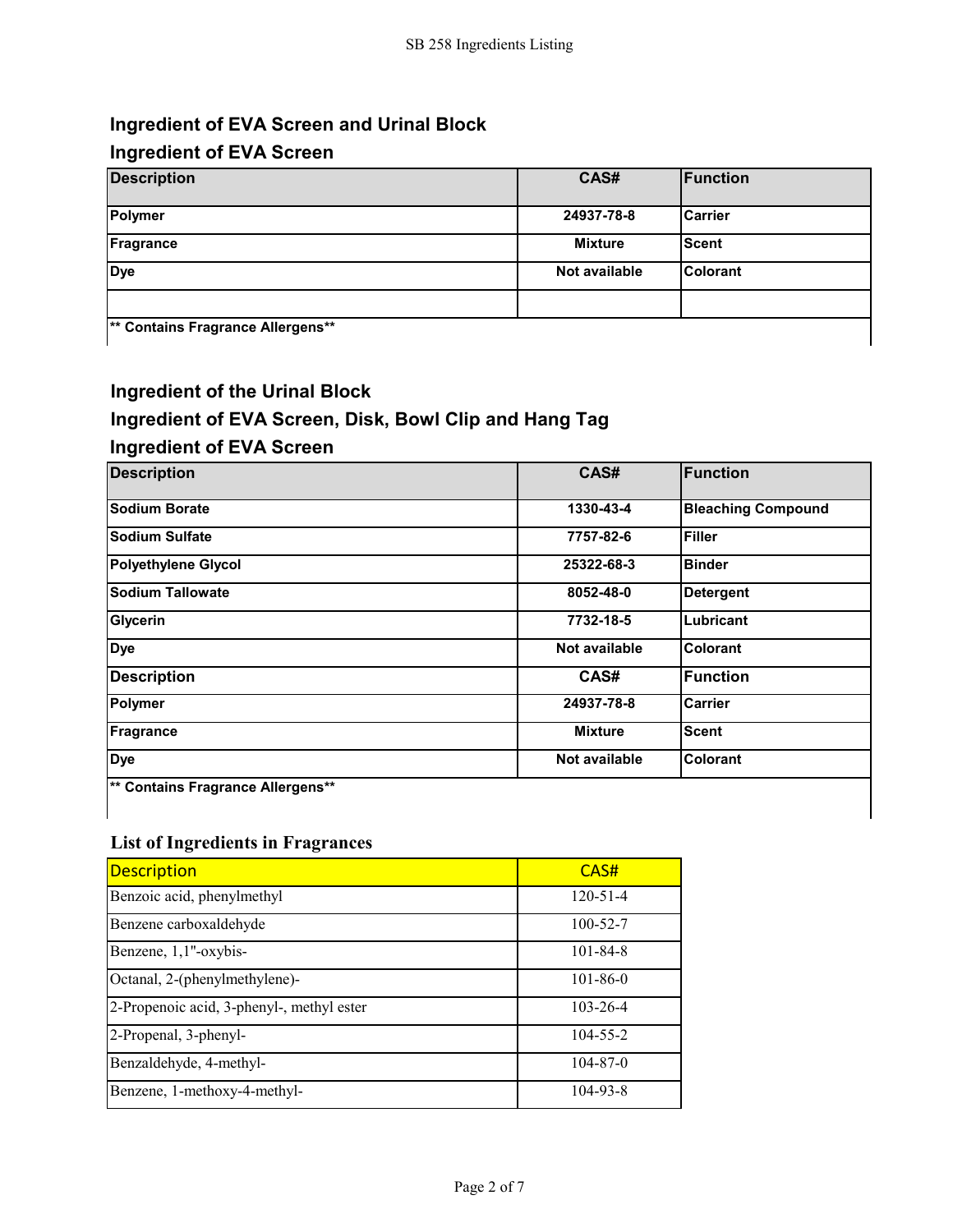### **List of Ingredients in Fragrances**

| <b>Description</b>                                                                                           | CAS#           |
|--------------------------------------------------------------------------------------------------------------|----------------|
| 2,6-Octadien-1-ol, 3,7-dimethyl-                                                                             | $105 - 87 - 3$ |
| 1-acetate, $(2E)$ -                                                                                          |                |
| Oxacyclohexadecan-2-one                                                                                      | $106 - 02 - 5$ |
| 6-Octen-1-ol, 3,7-dimethyl-                                                                                  | $106 - 22 - 9$ |
| 6-Octenal, 3,7-dimethyl-                                                                                     | $106 - 23 - 0$ |
| 2,6-Octadien-1-ol, 3,7-dimethyl-, (2E)-                                                                      | $106 - 24 - 1$ |
| Octanal, 7-hydroxy-3,7-dimethyl-                                                                             | 107-75-5       |
| Undecanal, 2-methyl-                                                                                         | $110-41-8$     |
| Methyl Heptine Carbonate                                                                                     | $111 - 12 - 6$ |
| Decanal                                                                                                      | $112 - 31 - 2$ |
| Dodecanal                                                                                                    | 112-54-9       |
| 1,6-Octadien-3-ol, 3,7-dimethyl-                                                                             | 115-95-7       |
| Benzoic acid, 2-hydroxy-, phenylmethyl ester                                                                 | 118-58-1       |
| 1,3-Benzodioxole-5-propanal,<br>.alpha.-methyl-                                                              | 1205-17-0      |
| 1,3-Benzodioxole-5-carboxaldehyde                                                                            | $120 - 57 - 0$ |
| Hexanoic acid, 2-propen-1-yl ester                                                                           | 123-68-2       |
| Octanal                                                                                                      | $124 - 13 - 0$ |
| Bicyclo[3.1.1]hept-2-ene-2- ethanol, 6,6-dimethyl-, 2-acetate                                                | $128 - 51 - 8$ |
| Methylionantheme                                                                                             | 1335-46-2      |
| Benzoic acid, 2-amino-, methyl ester<br>134-20-3                                                             |                |
| Heptanoic acid, 2-propen-1-yl ester<br>$142 - 19 - 8$                                                        |                |
| 150-84-5<br>6-Octen-1-ol, 3,7-dimethyl-, 1- acetate                                                          |                |
| 2H-Pyran, tetrahydro-4-methyl-2- (2-methyl-1-propen-1-yl)-                                                   | 16409-43-1     |
| Bicyclo <sup>[3.1.1</sup> ] heptane, 6,6-dimethyl-2-methylene-, (1S,5S)-                                     | 18172-67-3     |
| 7-Octen-2-ol, 2,6-dimethyl-                                                                                  | 18479-58-8     |
| Benzoic acid, 2-hydroxy-, pentyl ester                                                                       | 2050-08-0      |
| Ethanone, 1-(5,6,7,8-tetrahydro-<br>3,5,5,6,8,8-hexamethyl-2- naphthalenyl)-                                 | 21145-77-7     |
| Cyclohexanepropanoic acid, 2- propen-1-yl ester                                                              | 2705-87-5      |
| Hydroxyisohexyl 3-cyclohexene<br>Carboxaldehyde                                                              | 31906-04-4     |
| Cyclohexanol, 4-(1,1- dimethylethyl)-, 1-acetate                                                             | 32210-23-4     |
| Ethanone, 1-[(3R,3aR,7R,8aS)-<br>2,3,4,7,8,8a-hexahydro-3,6,8,8-tetramethyl-1H-3a,7-<br>methanoazulen-5-yl]- | 32388-55-9     |
| Benzene, 1-methoxy-4-(1E)-1- propen-1-yl-                                                                    | 4180-23-8      |
| 2-Oxabicyclo[2.2.2]octane, 1,3,3-trimethyl-                                                                  | 470-82-6       |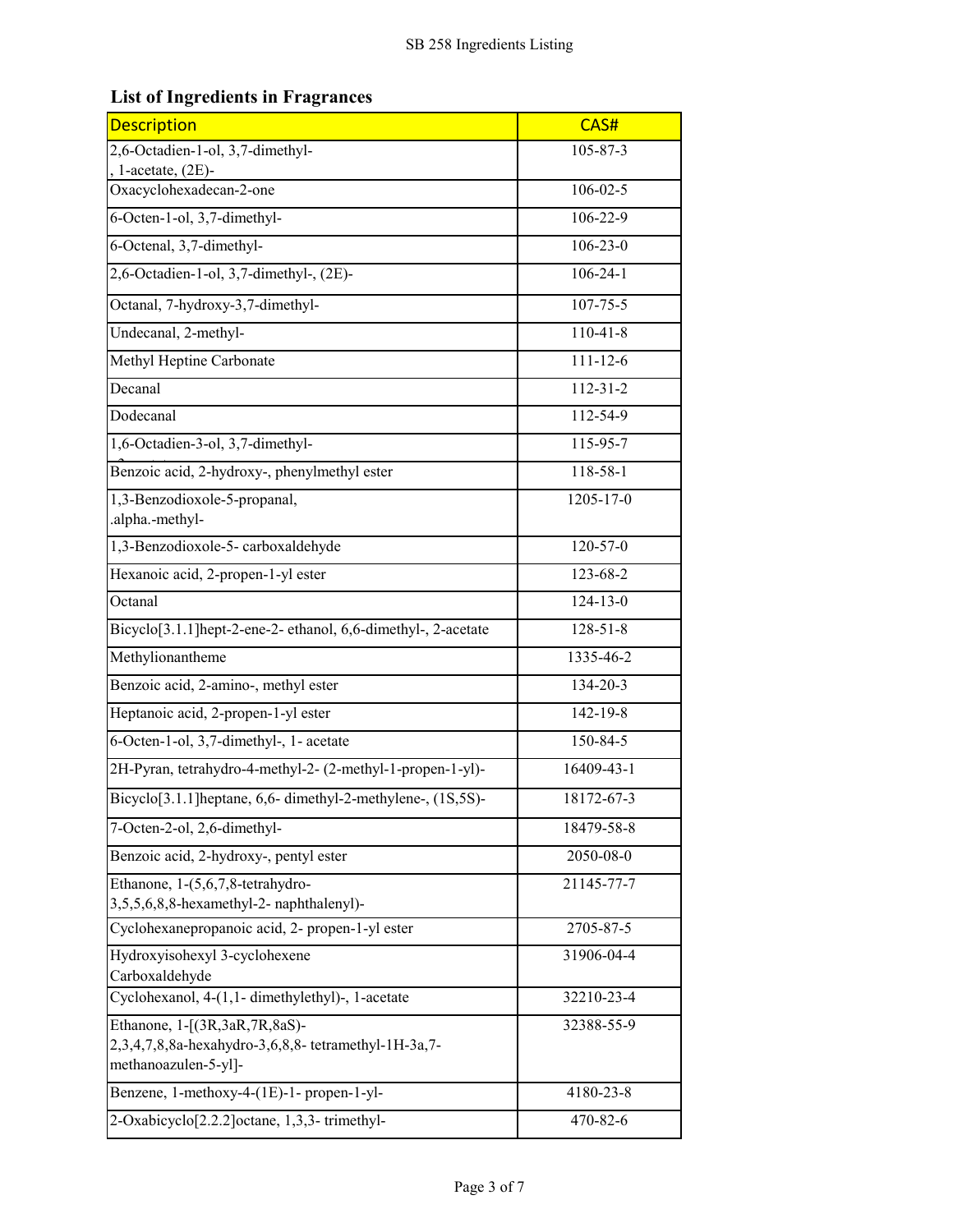# **List of Ingredients in Fragrances**

| <b>Description</b>                                                                     | CAS#          |
|----------------------------------------------------------------------------------------|---------------|
| 4H-Pyran-4-one, 2-ethyl-3- hydroxy-                                                    | 4940-11-8     |
| Citral                                                                                 | 5392-40-5     |
| Ethanone, 1-(1,2,3,4,5,6,7,8- octahydro-2,3,8,8-tetramethyl-2-<br>naphthalenyl)-       | 54464-57-2    |
| 4-Penten-1-one, 1-(5,5-dimethyl-<br>1-cyclohexen-1-yl)-                                | 56973-85-4    |
| 2-Buten-1-one, 1-(2,6,6-trimethyl-3-cyclohexen-1-yl)-                                  | 57378-68-4    |
| Cyclohexene, 1-methyl-4-(1- methylethylidene)-                                         | 586-62-9      |
| (d)-Limonene                                                                           | 5989-27-5     |
| 2-Phenylethanol                                                                        | $60 - 12 - 8$ |
| Benzoic acid, 2-hydroxy-, hexyl ester                                                  | 6259-76-3     |
| Acetic acid, 2-(3-methylbutoxy)-<br>2-propen-1-yl ester                                | 67634-00-8    |
| 3-Cyclohexene-1- carboxaldehyde, 2,4-dimethyl-                                         | 68039-49-6    |
| Oils, Litsea cubeba                                                                    | 68855-99-2    |
| Citrus aurantifolia extract                                                            | 68917-71-5    |
| Bicyclo[2.2.1]heptan-2-one,<br>1,7,7-trimethyl-                                        | $76 - 22 - 2$ |
| Ethyl methylphenylglycidate                                                            | $77 - 83 - 8$ |
| Bicyclo <sup>[3.1.1]</sup> hept-2-ene, 2,6,6- trimethyl-, (1S,5S)-                     | 7785-26-4     |
| 3-Octanol, 3,7-dimethyl-<br>78-69-3                                                    |               |
| 1,6-Octadien-3-ol, 3,7-dimethyl-<br>78-70-6                                            |               |
| 8000-25-7<br>Oils, rosemary                                                            |               |
| Cymbopogon nardus oil<br>8000-29-1                                                     |               |
| Oils, eucalyptus<br>8000-48-4                                                          |               |
| Abies sibirica oil                                                                     | 8021-29-2     |
| Benzenepropanal, 4-(1,1- dimethylethyl)-.alpha.-methyl-                                | 80-54-6       |
| Bicyclo <sup>[7.2.0]</sup> undec-4-ene,<br>4,11,11-trimethyl-8-methylene-, (1R,4E,9S)- | $87 - 44 - 5$ |
| Carbonic acid, 4-cycloocten-1-yl methyl ester                                          | 87731-18-8    |
| 2H-1-Benzopyran-2-one                                                                  | $91 - 64 - 5$ |
| Naphthalene, 2-ethoxy-<br>$93 - 18 - 5$                                                |               |
| $97 - 53 - 0$<br>Eugenol                                                               |               |
| Phenol, 2-methoxy-4-(1-propen-1-yl)-                                                   | $97 - 54 - 1$ |
| Ethyl lactate                                                                          | $97 - 64 - 3$ |
| $98 - 55 - 5$<br>3-Cyclohexene-1-methanol, alpha., alpha., 4-trimethyl-                |               |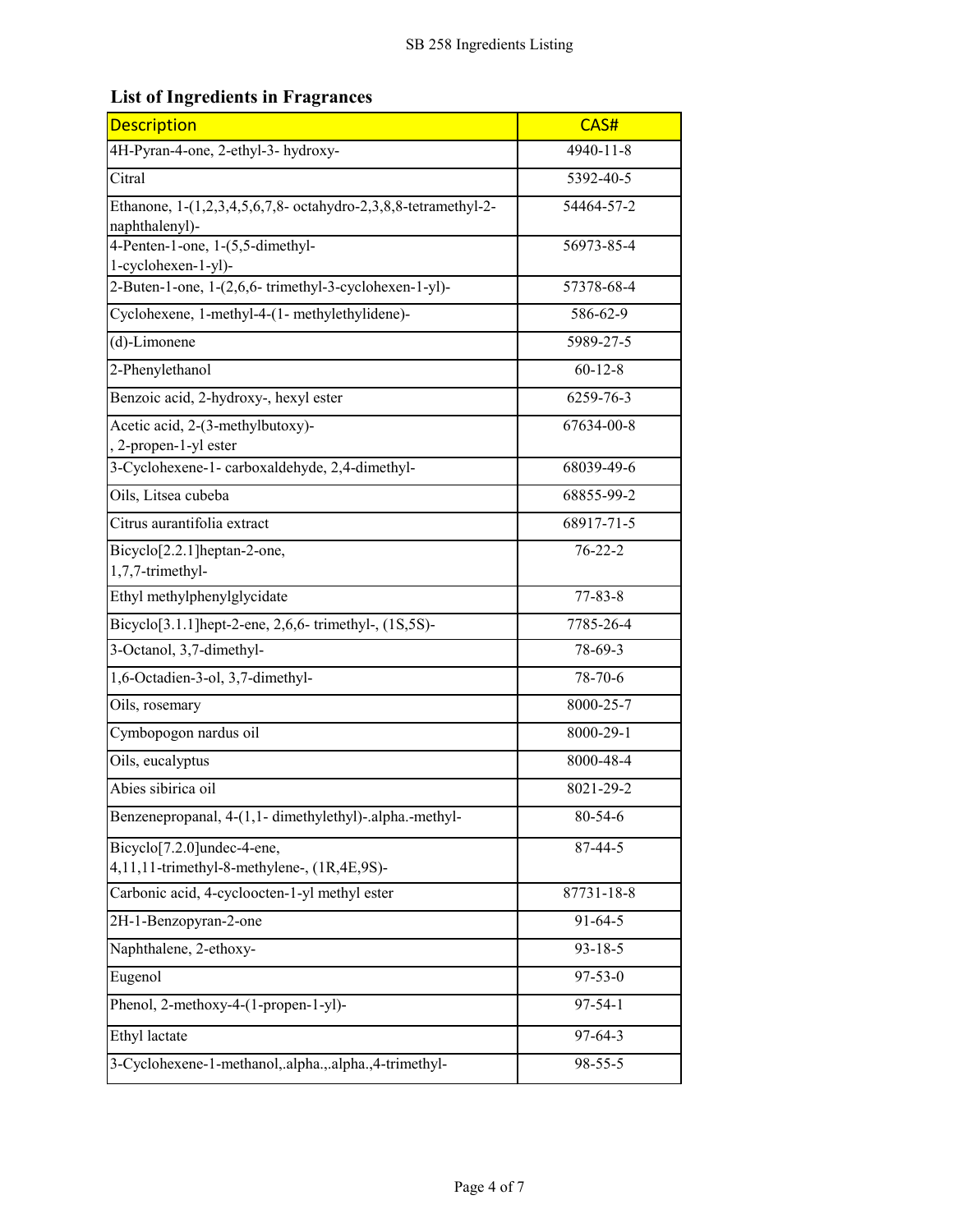## **List of Ingredients in Fragrances**

| <b>Description</b>                                | CAS#           |
|---------------------------------------------------|----------------|
| Myrcene (Natural Source)                          | $123 - 35 - 3$ |
| Nonyl phenolethoxylated<br>127087-87-0            |                |
| <b>Benzyl Benzoate</b>                            | $120 - 51 - 4$ |
| Citral                                            | 5392-40-5      |
| Coumarin                                          | $91 - 64 - 5$  |
| Hexyl cinnamaldehyde                              | $101 - 86 - 0$ |
| Limonene                                          | 5989-27-5      |
| Linalool                                          | 78-70-6        |
| Hexanedioic acid, bis(2-ethylhexyl)               | $103 - 23 - 1$ |
| Estragole (Methyl chavicol) (Natural              | $140-67-0$     |
| a-Isomethyl ionone                                | $127 - 51 - 5$ |
| <b>Benzyl Alcohol</b>                             | $100 - 51 - 6$ |
| <b>Benzyl Salicylate</b>                          | 118-58-1       |
| Safrole                                           | 94-59-7        |
| Methyl Eugenol (Natural Source)                   | $93 - 15 - 2$  |
| Cinnamal                                          | $104 - 55 - 2$ |
| Amyl Cinnamal                                     | 122-40-7       |
| Butylphenyl Methylpropional<br>80-54-6            |                |
| Citronellol<br>$106 - 22 - 9$                     |                |
| Lyral                                             | 31906-04-4     |
| Ethyl butyrate                                    | 105-54-4       |
| 3-methylbutyl acetate<br>123-92-2                 |                |
| 2-Methyl-3-phenylacrylaldehyde<br>$101 - 39 - 3$  |                |
| Ethyl acetate<br>141-78-6                         |                |
| 140-11-4<br>Benzyl acetate                        |                |
| 4-(2,6,6-Trimethylcyclohex-2-en-1-yl)<br>127-41-3 |                |
| Pentan-1-ol                                       | $71-41-0$      |
| Ethyl 3-phenylacrylate<br>103-36-6                |                |
| Benzyl formate<br>$104 - 57 - 4$                  |                |

#### **List Of Fragrance Allergens**

| Description           | CAS#           |
|-----------------------|----------------|
| A-Isomenthyl Ionone   | $127 - 51 - 5$ |
| Amyl Cinnamal         | $122 - 40 - 7$ |
| Amyl Cinnamal Alcohol | $101 - 85 - 9$ |
| Anisyl Alcohol        | $105 - 13 - 5$ |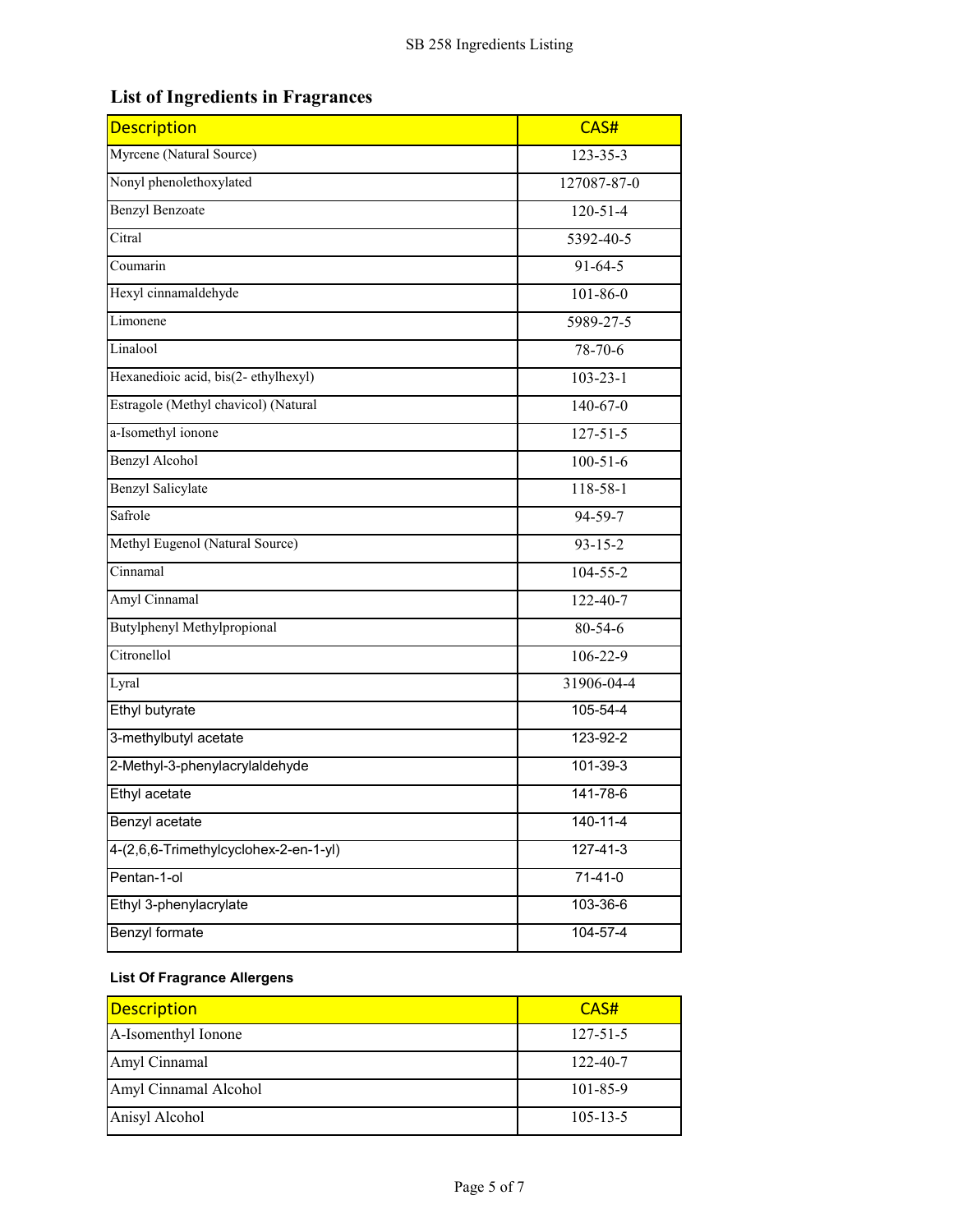#### **List Of Fragrance Allergens**

| <b>Description</b>                    | CAS#            |
|---------------------------------------|-----------------|
| Benzyl Alcohol                        | $100 - 51 - 6$  |
| <b>Benzyl Benzoate</b>                | $120 - 51 - 4$  |
| <b>Benzyl Cinnamate</b>               | $103 - 41 - 3$  |
| <b>Benzyl Salicylate</b>              | 118-58-1        |
| Butylphenyl Methylpropional           | 80-54-6         |
| Cinnamal                              | 104-55-2        |
| Cinnamal Alcohol                      | $104 - 54 - 1$  |
| Citral                                | 5392-40-5       |
| Citronellol                           | $106 - 22 - 9$  |
| Coumarin                              | $91-64-4$       |
| Eugenol                               | $97 - 53 - 0$   |
| Farnesol                              | $4602 - 84 - 0$ |
| Geraniol                              | $106 - 24 - 1$  |
| Hexyl Cinnamal                        | $101 - 86 - 0$  |
| Hyroxycitronellal                     | $107 - 75 - 5$  |
| Hydroxyisohexyl 3-cyclohexene         | 31906-04-4      |
| Iso Eugenol                           | $97 - 54 - 1$   |
| $\overline{\text{d-Limon}}$ ene       | 5989-27-5       |
| Linalool                              | $78 - 70 - 6$   |
| Methyl Heptine Carbonate              | $111 - 12 - 6$  |
| Oakmoss Extract                       | 90028-68-55     |
| 90028-67-4<br><b>Treemoss Extract</b> |                 |

# **Links to the designated lists referenced in the California Cleaning Product Right to Know Act of 2017 (SB 258)**

| $\overline{\mathbf{1}}$ | <b>CA Prop 65</b>                     |
|-------------------------|---------------------------------------|
| $\overline{\mathbf{2}}$ | <b>EU CMRs</b>                        |
| 3                       | <b>EU Endocrine Disruptors</b>        |
| 4                       | <b>IRIS Neurotoxicants</b>            |
| 5                       | <b>IRIS Carcinogens</b>               |
| 6                       | <b>EU PBTs</b>                        |
| 7                       | <b>Canada PBTs</b>                    |
| 8                       | <b>EU Respiratory Sensitizers</b>     |
| 9                       | <b>IARC Carcinogens</b>               |
| 10                      | <b>ATSDR Neurotoxicants</b>           |
| 11                      | <b>US EPA Priority Chemicals List</b> |